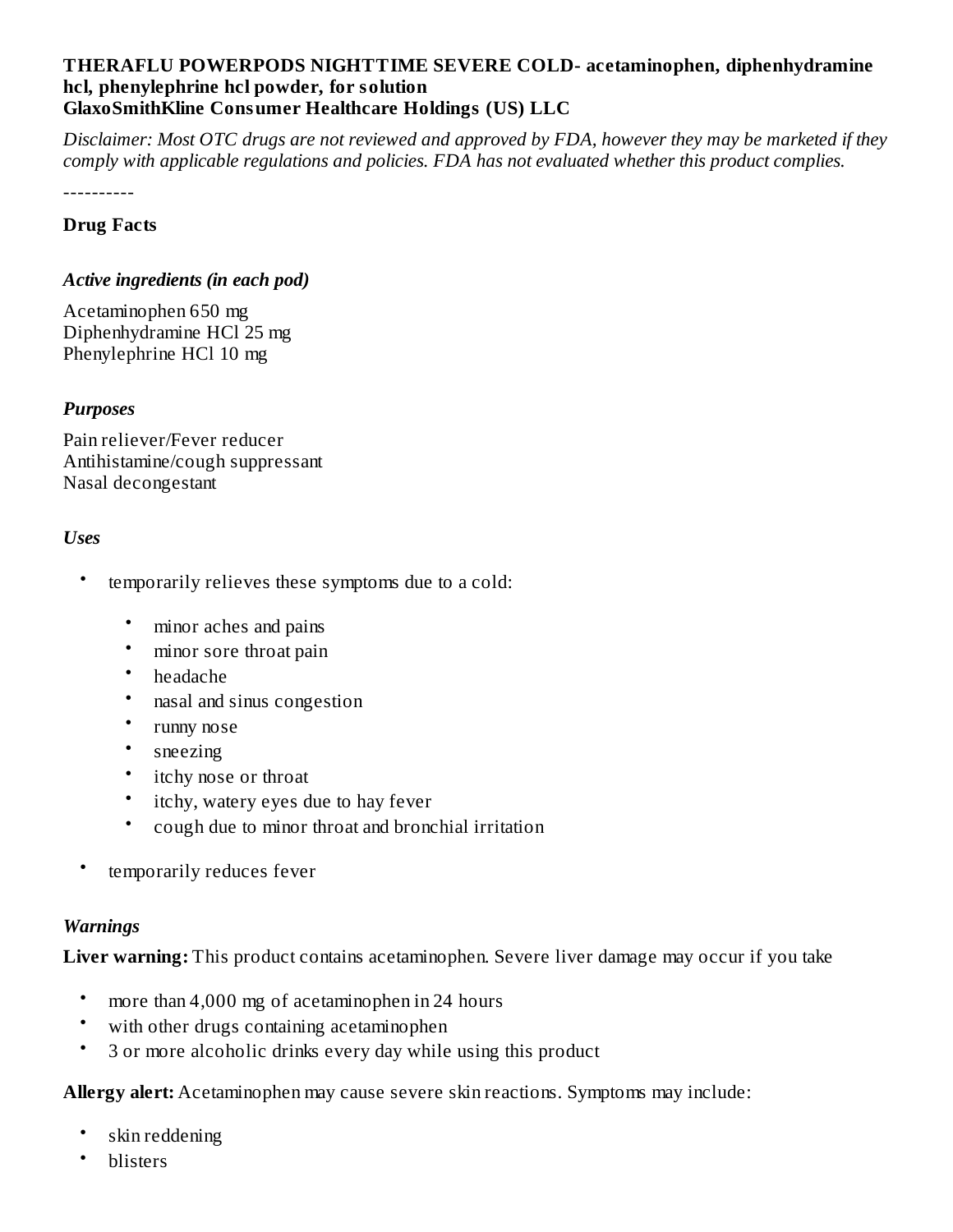• rash

If a skin reaction occurs, stop use and seek medical help right away.

**Sore throat warning:** If sore throat is severe, persists for more than 2 days, is accompanied or followed by fever, headache, rash, nausea, or vomiting consult a doctor promptly.

### **Do not us e**

- in a child under 12 years of age
- if you are allergic to acetaminophen
- with any other drug containing acetaminophen (prescription or nonprescription). If you are not sure whether a drug contains acetaminophen, ask a doctor or a pharmacist.
- with any other product containing diphenhydramine, even one used on the skin
- if you are now taking a prescription monoamine oxidase inhibitor (MAOI) (certain drugs for depression, psychiatric, or emotional conditions, or Parkinson's disease), or for 2 weeks after stopping the MAOI drug. If you do not know if your prescription drug contains an MAOI, ask a doctor or pharmacist before taking this product.

# **Ask doctor before us e if you have**

- liver disease
- heart disease
- high blood pressure
- thyroid disease
- diabetes
- glaucoma
- trouble urinating due to an enlarged prostate gland
- a breathing problem such as emphysema or chronic bronchitis
- cough that occurs with too much phlegm (mucus)
- cough that lasts or is chronic such as occurs with smoking, asthma or emphysema

# **Ask a doctor or pharmacist before us e if you are**

- taking sedatives or tranquilizers
- taking the blood thinning drug warfarin

# **When using this product**

- **do not exceed recommended dosage**
- avoid alcoholic drinks
- marked drowsiness may occur
- alcohol, sedatives and tranquilizers may increase drowsiness
- be careful when driving a motor vehicle or operating machinery
- excitability may occur, especially in children

### **Stop us e and ask a doctor if**

- nervousness, dizziness, or sleeplessness occurs
- fever gets worse or lasts more than 3 days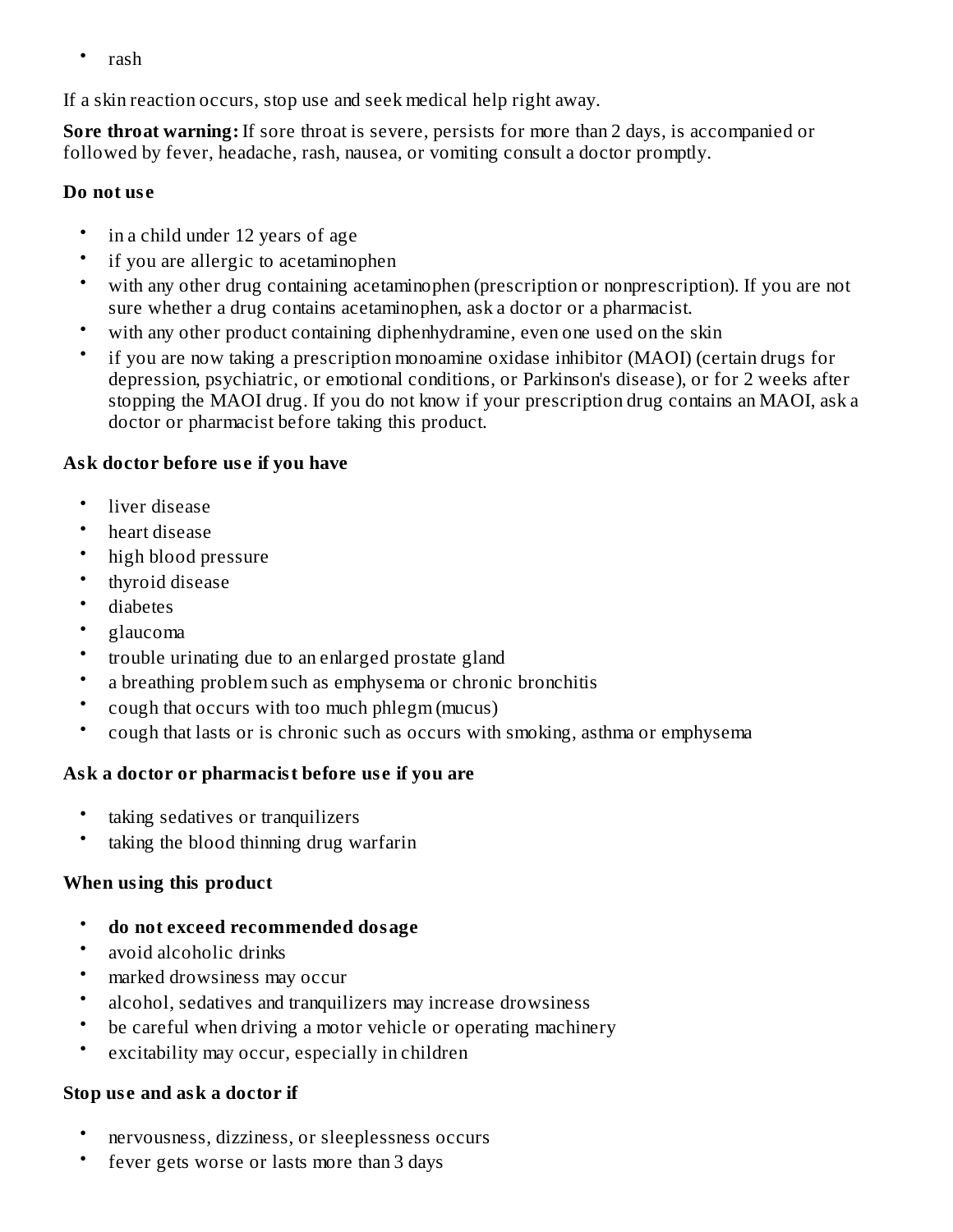- redness or swelling is present
- new symptoms occur
- pain, cough or nasal congestion gets worse or lasts more than 7 days
- cough comes back or occurs with rash or headache that lasts. These could be signs of a serious condition.

#### **If pregnant or breast-feeding,**

ask a health care professional before use.

#### **Keep out of reach of children.**

In case of overdose, get medical help or contact a Poison Control Center right away. Prompt medical attention is critical for adults as well as for children even if you do not notice any signs or symptoms.

#### *Directions*

#### • **do not us e more than directed**

• take every 4 hours, while symptoms persist. Do not take more than 5 pods in 24 hours unless directed by a doctor.

| Age                                          | <b>Dose</b> |
|----------------------------------------------|-------------|
| adults and children 12 years of age and over | one pod     |
| children under 12 years of age               | do not use  |

- do not remove the foil seal as the pod will not work properly and could result in hot water burns
- place pod in compatible brewer
- use a minimum of 8 oz. of water
- when finished, the pod will be hot and may drip. Tilt the pod during removal to avoid dripping.
- remove used pod and flush brewer after each use with a minimum of 8 oz. of water
- sip while hot. Consume entire drink within 10-15 minutes.

### *Other information*

- **each pod contains**: potassium 10 mg, sodium 23 mg
- **phenylketonurics**: contains phenylalanine 13 mg per pod
- do not open pouch until time of use
- store at controlled room temperature 20°-25°C (68°-77°F). Protect product from heat and moisture.

### *Inactive ingredients*

acesulfame potassium, anhydrous citric acid, aspartame, D&C yellow no. 10, FD&C blue no. 1, FD&C red no. 40, flavors, maltodextrin, silicon dioxide, sodium citrate, sucrose, tribasic calcium phosphate

### *Questions or comments?*

call **1-855-328-5259**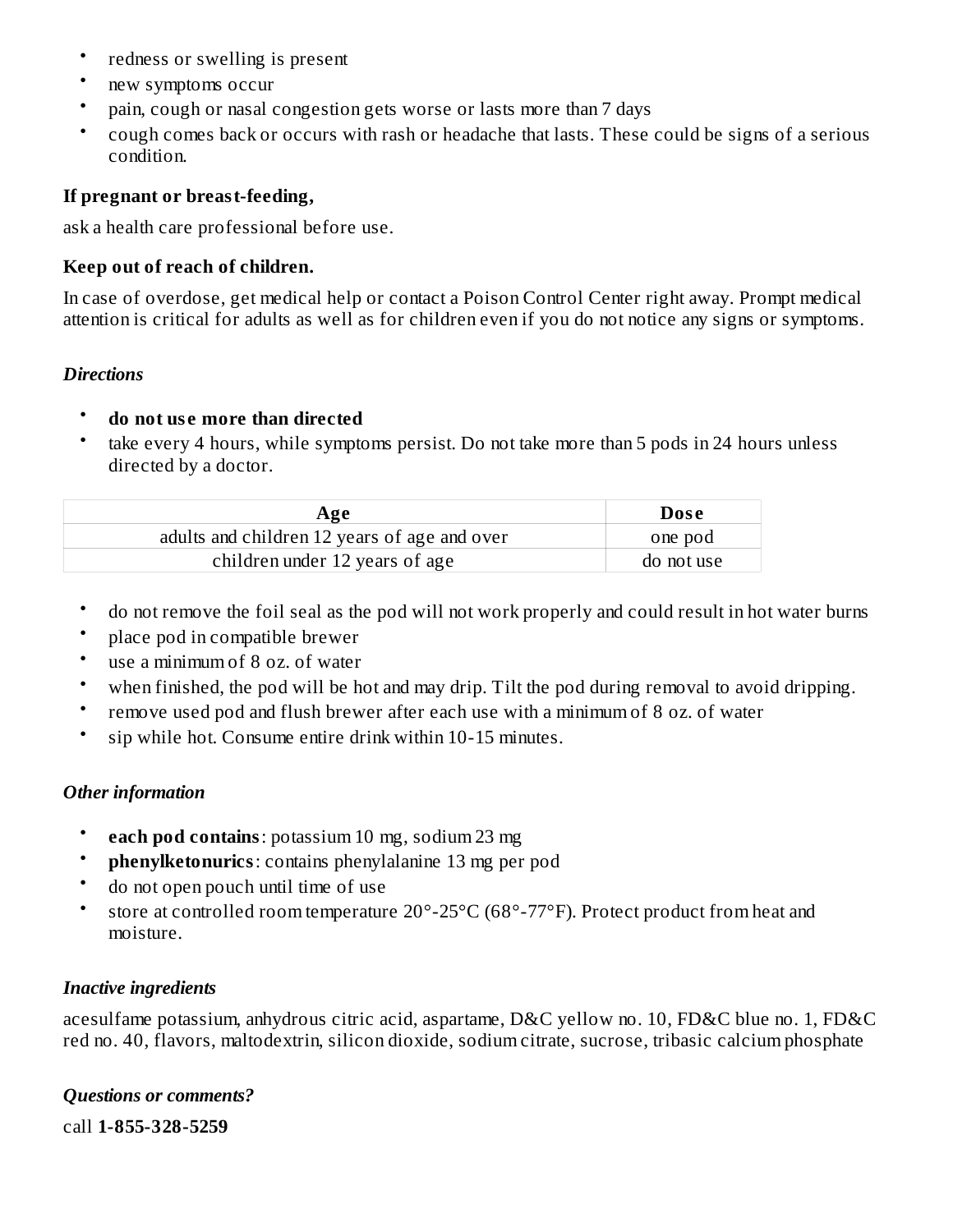**Principal Display NDC 0067-6095-01** *NEW THERAFLU* **POWERPODS NIGHTTIME SEVERE COLD ACETAMINOPHEN – PAIN RELIEVER/FEVER REDUCER DIPHENHYDRAMINE HCl – ANTIHISTAMINE/COUGH SUPPRESSANT PHENYLEPHRINE HCl – NASAL DECONGESTANT**

- **Nasal Congestion**
- **Sore Throat Pain**
- **Cough**
- **Headache**
- **Body Ache**
- **Fever**
- **Runny Nos e**
- **Sneezing**

## **HONEY LEMONINFUSED WITH CHAMOMILE & WHITE TEA FLAVORS**

#### **8 PODS**

### **FOR USE ONLY WITH COMPATIBLE SINGLE SERVE BREWING MACHINES INCLUDING KEURIG AND MR. COFFEE\***

**\***This product is not affiliated with Keurig Incorporated or Mr. Coffee.

### **READ ALL WARNINGS AND DIRECTIONS ON CARTON BEFORE USE.**

### **KEEP CARTON FOR REFERENCE. DO NOT DISCARD.**

#### **TAMPER EVIDENT POUCH. PRODUCT IS PACKAGED IN INDIVIDUAL SEALED POUCHES. DO NOT USE IF POUCH IS TORN OR BROKEN. DO NOT OPEN POUCH UNTIL TIME OF USE.**

### **POWERFUL RELIEF FOR COLD SYMPTOMS**

### **PRESS**

Press the 8 oz. setting on your machine to brew.

### **SIP**

Sip while hot. Consume entire drink within 10-15 minutes. Remove used pod and flush brewer after use with a minimum of 8 oz. of water.

# **CAUTION: PRODUCT LIQUID AND POD WILL BE HOT.**

### **RELIEF**

Prepare to experience powerful cold & flu multi-symptom relief.

### **1-855-328-5259**

Distributed by: **GSK Consumer Healthcare,** Warren, NJ 07059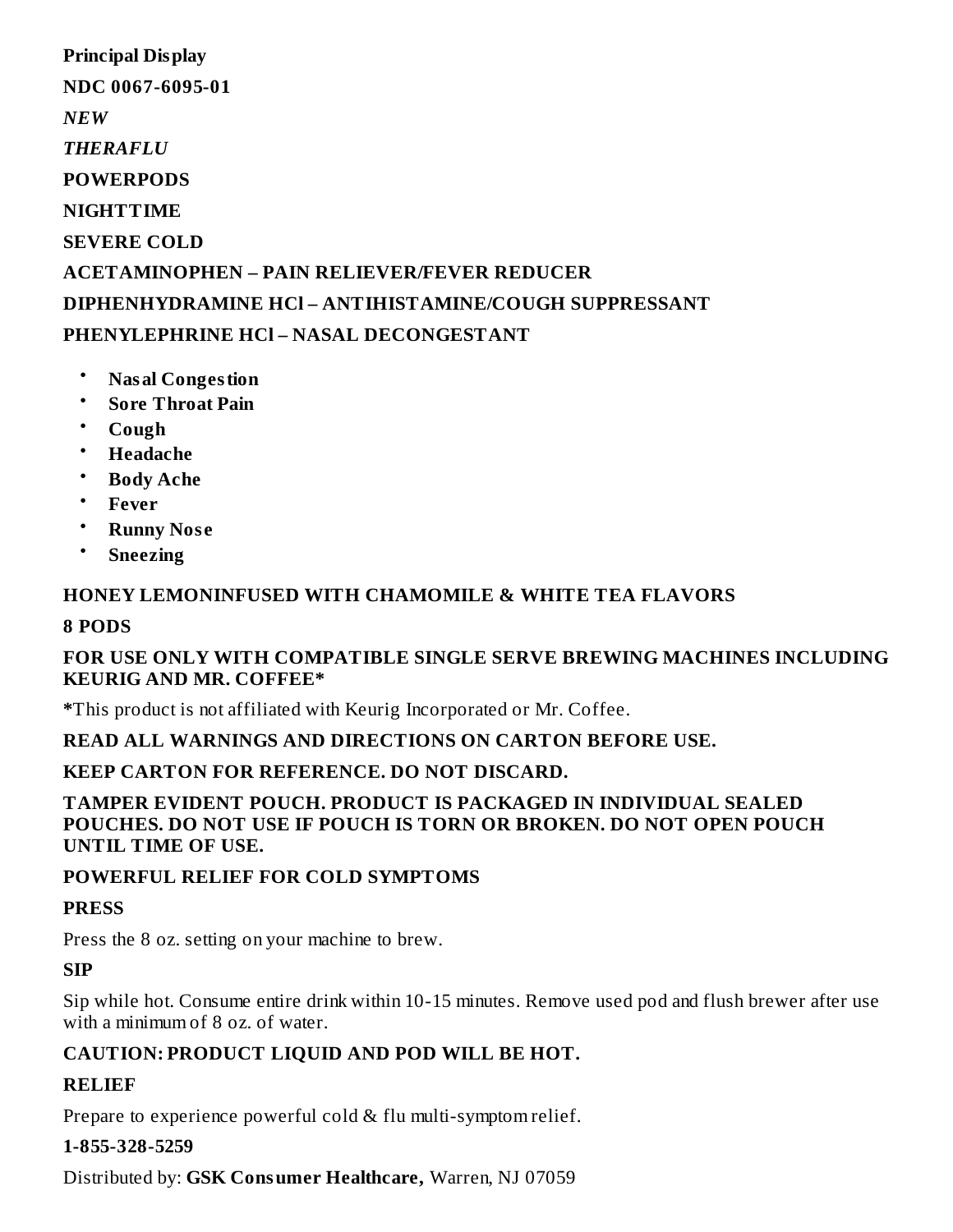©2018 GSK group of companies or its licensor.

Trademarks are owned by or licensed to the GSK group of companies.

13020

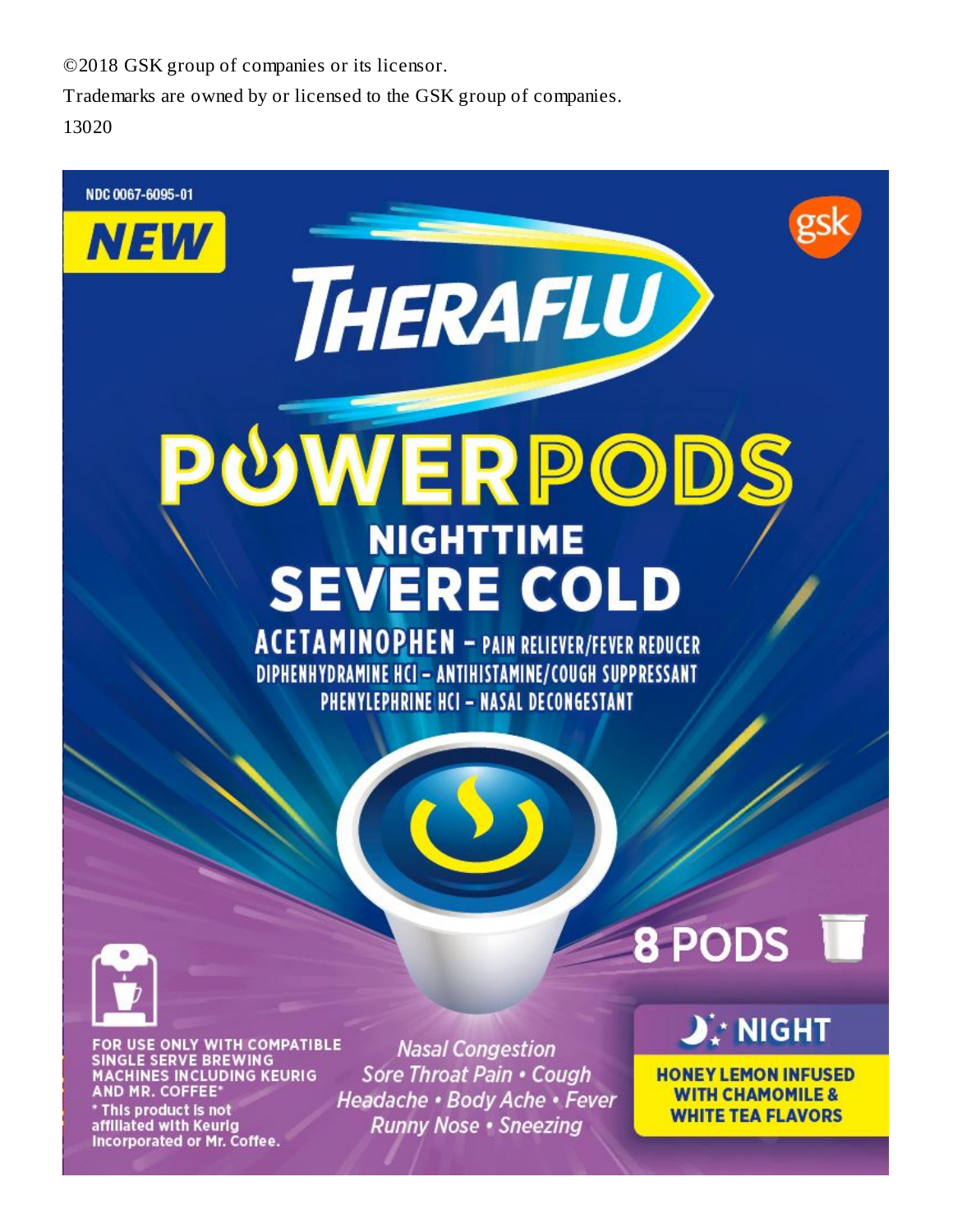# **THERAFLU POWERPODS NIGHTTIME SEVERE COLD**

acetaminophen, diphenhydramine hcl, phenylephrine hcl powder, for solution

| <b>Product Information</b>                                                                |               |                                                                   |                          |                                         |                           |                  |  |
|-------------------------------------------------------------------------------------------|---------------|-------------------------------------------------------------------|--------------------------|-----------------------------------------|---------------------------|------------------|--|
| Product Type                                                                              |               | HUMAN OTC DRUG                                                    |                          | Item Code (Source)                      |                           | NDC:0067-6095    |  |
| <b>Route of Administration</b>                                                            |               | ORAL                                                              |                          |                                         |                           |                  |  |
|                                                                                           |               |                                                                   |                          |                                         |                           |                  |  |
|                                                                                           |               |                                                                   |                          |                                         |                           |                  |  |
| <b>Active Ingredient/Active Moiety</b>                                                    |               |                                                                   |                          |                                         |                           |                  |  |
| <b>Ingredient Name</b>                                                                    |               |                                                                   | <b>Basis of Strength</b> |                                         | Strength                  |                  |  |
| ACETAMINO PHEN (UNII: 362O9 ITL9D) (ACETAMINO PHEN - UNII:362O9 ITL9D)                    |               |                                                                   |                          | <b>ACETAMINOPHEN</b>                    |                           | 650 mg           |  |
| DIPHENHYDRAMINE HYDRO CHLO RIDE (UNII: TC2D6JAD40) (DIPHENHYDRAMINE -<br>UNII:8GTS82S83M) |               |                                                                   |                          | DIPHENHYDRAMINE<br><b>HYDROCHLORIDE</b> |                           | 25 <sub>mg</sub> |  |
| UNII:1WS297W6MV)                                                                          |               | PHENYLEPHRINE HYDRO CHLO RIDE (UNII: 04JA59TNSJ) (PHENYLEPHRINE - |                          | PHENYLEPHRINE<br><b>HYDROCHLORIDE</b>   |                           | $10 \text{ mg}$  |  |
|                                                                                           |               |                                                                   |                          |                                         |                           |                  |  |
|                                                                                           |               |                                                                   |                          |                                         |                           |                  |  |
| <b>Inactive Ingredients</b>                                                               |               |                                                                   |                          |                                         |                           |                  |  |
|                                                                                           |               | <b>Ingredient Name</b>                                            |                          |                                         |                           | Strength         |  |
| ACESULFAME POTASSIUM (UNII: 23OV73Q5G9)                                                   |               |                                                                   |                          |                                         |                           |                  |  |
| ANHYDROUS CITRIC ACID (UNII: XF417D3PSL)                                                  |               |                                                                   |                          |                                         |                           |                  |  |
| <b>ASPARTAME</b> (UNII: Z0H242BBR1)                                                       |               |                                                                   |                          |                                         |                           |                  |  |
| D&C YELLOW NO. 10 (UNII: 35SW5USQ3G)                                                      |               |                                                                   |                          |                                         |                           |                  |  |
| FD&C BLUE NO. 1 (UNII: H3R47K3TBD)                                                        |               |                                                                   |                          |                                         |                           |                  |  |
| FD&C RED NO. 40 (UNII: WZB9127XOA)<br><b>MALTODEXTRIN</b> (UNII: 7CVR7L4A2D)              |               |                                                                   |                          |                                         |                           |                  |  |
| <b>SILICON DIO XIDE (UNII: ETJ7Z6 XBU4)</b>                                               |               |                                                                   |                          |                                         |                           |                  |  |
|                                                                                           |               | SO DIUM CITRATE, UNSPECIFIED FORM (UNII: 1Q73Q2JULR)              |                          |                                         |                           |                  |  |
| SUCROSE (UNII: C151H8 M554)                                                               |               |                                                                   |                          |                                         |                           |                  |  |
| TRIBASIC CALCIUM PHOSPHATE (UNII: 91D9GV0Z28)                                             |               |                                                                   |                          |                                         |                           |                  |  |
|                                                                                           |               |                                                                   |                          |                                         |                           |                  |  |
|                                                                                           |               |                                                                   |                          |                                         |                           |                  |  |
| <b>Product Characteristics</b>                                                            |               |                                                                   |                          |                                         |                           |                  |  |
| Color                                                                                     |               |                                                                   | <b>Score</b>             |                                         |                           |                  |  |
| <b>Shape</b>                                                                              |               |                                                                   | <b>Size</b>              |                                         |                           |                  |  |
| Flavor                                                                                    |               | HONEY, LEMON                                                      |                          | <b>Imprint Code</b>                     |                           |                  |  |
| <b>Contains</b>                                                                           |               |                                                                   |                          |                                         |                           |                  |  |
|                                                                                           |               |                                                                   |                          |                                         |                           |                  |  |
|                                                                                           |               |                                                                   |                          |                                         |                           |                  |  |
| <b>Packaging</b>                                                                          |               |                                                                   |                          |                                         |                           |                  |  |
| <b>Item Code</b><br>#                                                                     |               | <b>Package Description</b>                                        |                          | <b>Marketing Start Date</b>             | <b>Marketing End Date</b> |                  |  |
| 1 NDC:0067-6095-01<br>1 NDC:0067-6095-02                                                  | 8 in 1 CARTON | 1 in 1 POUCH; Type 0: Not a Combination Product                   | 07/28/2018               |                                         |                           |                  |  |
| 2 NDC:0067-6095-03                                                                        | 1 in 1 CARTON |                                                                   | 01/20/2019               |                                         |                           |                  |  |
| 2                                                                                         |               | 1 in 1 POUCH; Type 0: Not a Combination Product                   |                          |                                         |                           |                  |  |
|                                                                                           |               |                                                                   |                          |                                         |                           |                  |  |
|                                                                                           |               |                                                                   |                          |                                         |                           |                  |  |